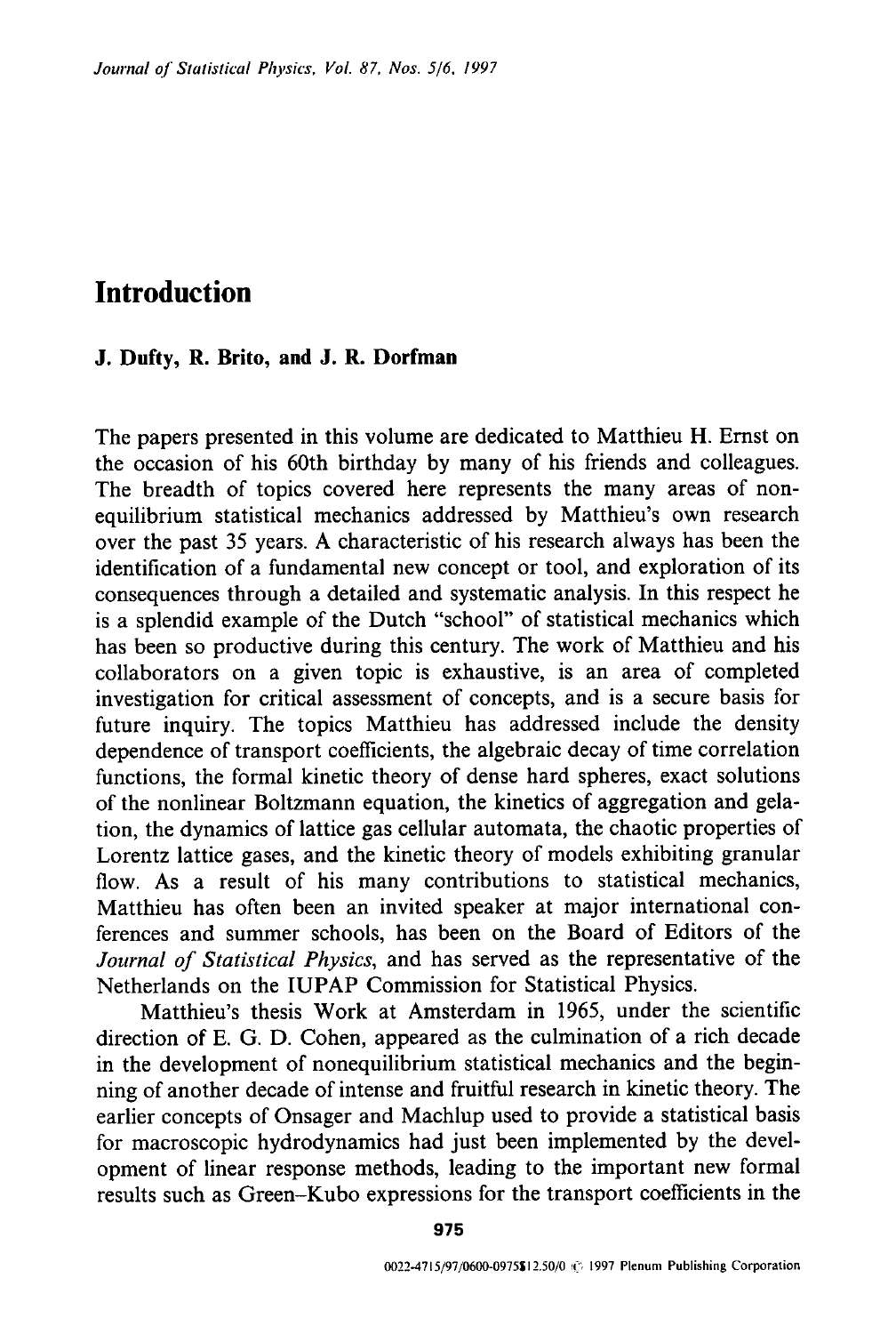hydrodynamic equations. In parallel, the functional method of Bogoliubov was systematized by Green, Cohen, and others and led to formal virial expansions for the generalized Boltzmann transport equation for dense gases and for the transport coefficients for these gases. One of the contributions of Matthieu's thesis was a verification that the density expansion of the Green-Kubo expressions yields results equivalent to those obtained from the generalized Boltzmann equation. This equivalence showed that either kinetic theory methods or time correlation function methods could be used to study transport coefficients. However Ernst pointed out in his thesis that the coefficients in the virial expansions are the long-time limits of time-dependent expressions and the virial coefficients for transport coefficients are only useful if the expressions converge on time scales long compared to the time it takes for systems of a few particles to cease interacting. It was soon realized, partly as a result of Matthieu's thesis, that these expressions diverge due to sequences of correlated binary collisions among four or more particles in three dimensions, or three or more particles in two dimensions.

The dominant mechanism for these secular terms in the density expansion are correlated sequences of s binary collisions among s particles, where  $s \geq 3$ . It was recognized that such long-time collision events are unphysical artifacts of the density expansion-correlated collision events should be attenuated by collisional damping due to the rest of the particles. The selective resummation of the most divergent secular terms confirmed this fact and led to the conclusion that the transport coefficients are nonanalytic functions of the density. Clarifying this issue, however, posed new conceptual problems about the separation of microscopic and macroscopic time scales. The contributions from correlated collisions, even when resummed, lead to slow algebraic decays of the time correlations in the Green-Kubo expressions, the so-called "long-time tails." While these are integrable in three dimensions, leading to finite transport coefficients, they are not integrable in two dimensions so that the standard Navier-Stokes hydrodynamics does not exist in low dimensions. Even in higher dimensions, the time scale for dominance of a hydrodynamic description is not exponentially separated from that of the other microscopic modes. These conceptual problems and the collision mechanisms have been a recurring motivation for Matthieu's research in the subsequent 25 years. He and his collaborators, including E. Hauge, H. van Leeuwen, I. de Schepper, and H. van Beijeren, are certainly responsible for much of our current understanding of this evolving subject.

Much of Matthieu's research has focused on the hard-sphere system, which has the simplifying feature of a vanishingly small pair collision time. Exploitation of this fact, however, requires an extension of the Liouville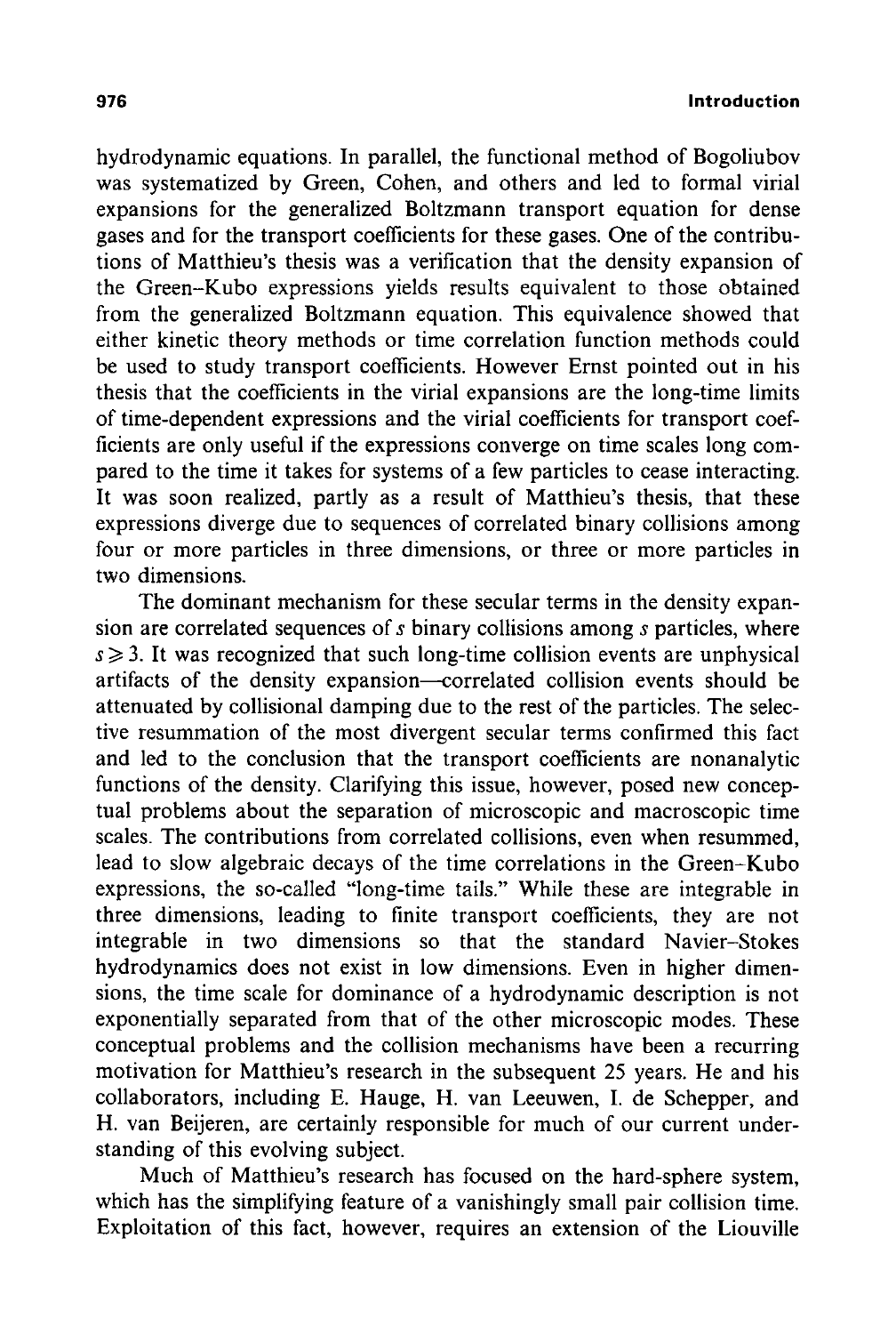dynamics to this singular potential. Together with W. Hoegy, H. van Leeuwen, and J. R. Dorfman, Matthieu devised the formal generators for the time dependence of a system of hard spheres. The pair potential is replaced by a binary scattering operator, but otherwise the many-body methods (e.g., cluster expansions) of nonequilibrium statistical mechanics can be implemented for a more direct study of complex many-body dynamical events. In this way, the kinetic theory for hard spheres has reached a quite sophisticated level, including quantitative accuracy almost up to the freezing transition; no comparable theory exists for any other potential. Together with his student, H. van Beijeren, Matthieu developed a formal kinetic theory for hard spheres that exposed qualitative features beyond those of density expansions and their resummations. For example, they revised the phenomenological Enskog kinetic equation and showed that the revised equation has the features needed for a correct nonequilibrium thermodynamics of pure fluids and mixtures, unlike the original Enskog equation. The revised Enskog equation entails the appearance of the exact equilibrium pair correlation function as a functional of the local density. This revision has been shown to extend the applicability of the kinetic theory to crystalline as well as to fluid phases. An interesting new study of elastic constants, transport coefficients, and broken symmetry effects for the hard-sphere crystal has been launched by Matthieu and his collaborators.

During the early 1980s there were several new developments in classical kinetic theory. One was the discovery of a rare exact solution to the nonlinear Boltzmann equation. A second class of developments related to the critical kinetics of coagulation and gelation. Together with E. Hendriks and R. Ziff, Matthieu explored a class of exact solutions to the Boltzmann equation and related kinetic equations for gelation and coagulation. This was followed by his study of a number of models for clustering, polymerization, and scaling, including, of course, asymptotic dynamics and asymptotic structures. An outgrowth of this interest in complex fluid behavior was his parallel interest in disordered lattice gases as discrete space models for phenomena such as percolation occurring in real fluids. More specifically, Matthieu was interested in exploring and testing kinetic theory methods developed for real fluids to describe the long-time tails and their applicability to complex processes such as percolation. As usual, much of this work was done in collaboration with his students in Matthieu's methodical fashion. The existing literature was transformed into the language of statistical mechanics and kinetic theory, and the diagrammatic resummations of the (repeated) ring kinetic theory identified and applied in detail to the bond and site percolation problems.

The explicit construction of fluid-type cellular automata by U. Frisch, B. Hasslacher, and Y. Pomeau in 1986 provided the first fully discrete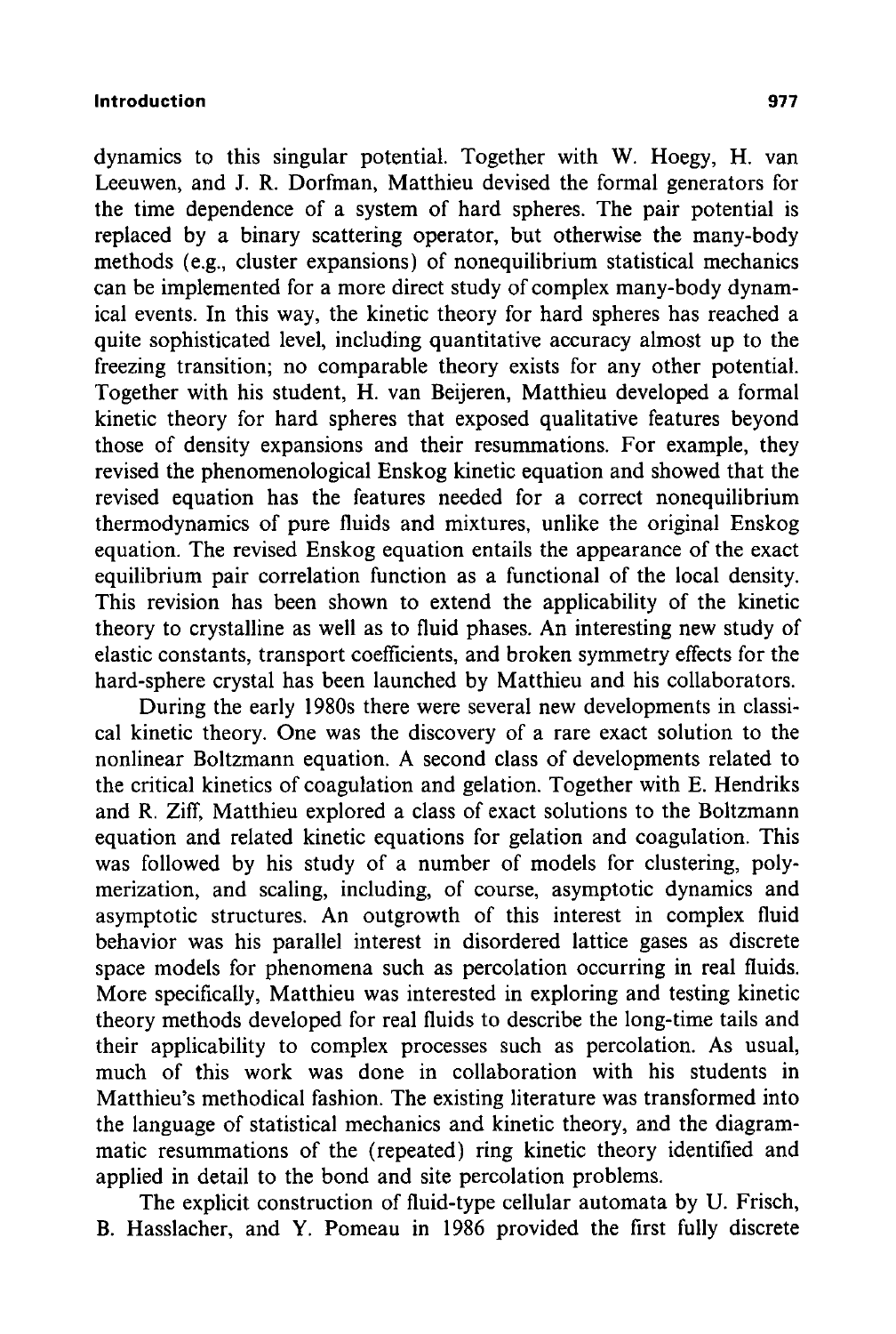space-time microdynamics consistent with the Navier-Stokes equations on the macroscopic scale. The potential for a more complete investigation of the long-time dynamics and its consequences for hydrodynamics was irresistible to Matthieu. Most of the early work by others was phenomenological and directed at effective computer simulation of high-Reynoldsnumber flow. Matthieu started from the basics, formulating the statistical mechanics for these discrete systems and then extending the many-body methods from continuous space-time non-equilibrium statistical mechanics (e.g., linear response theory, kinetic theory). He carried out an exhaustive study of equilibrium time correlation functions and their long-time dynamics. For a large class of cellular automata detailed calculations were performed that were suitable for stringent tests by computer simulation as a function of the model parameters (density, scattering law). In parallel, his collaborator D. Frenkel devised a novel means to extend the simulations several orders of magnitude longer in time for the special case of tagged particle motion. Frenkel and Ernst now have confirmed in great detail the existence of the long-time tails and the relevance of the ring kinetic theory for their quantitative description. More recent work has demonstrated the ability of the kinetic theory to describe the short- and intermediate time behavior as well. Since the consequences of these effects imply qualitative changes in our thinking about macroscopic dynamics, their quantitative validation for these models is of great importance.

Most recently, Matthieu has focused his attention on the dynamics of hard spheres with inelastic collisions. The qualitative features of this system are expected to represent those found in granular flows. Current phenomenology assumes a fluid dynamics description at the macroscopic level, although the origin of the hydrodynamic equations and associated transport coefficients have come from analogy with that for normal fluids. The physics community has approached this problem from a more fundamental point of view, mainly via computer simulation, with a number of provocative new results. Matthieu and collaborators have returned to the basics: formulation of the nonequilibrium statistical mechanics, kinetic theory, and application of methods from the theory of normal fluids. Past experience assures interesting new results for this field from him and his collaborators.

Matthieu and his collaborators have taken up the study of the chaotic properties of the systems he has studied by kinetic theory methods. Here one is interested in finding out how the transport properties of systems reflect the underlying chaotic dynamics that appears to be responsible for the approach to equilibrium. Matthieu, together with H. van Beijeren, C. Appert, and J. R. Dorfman, has a paper in this volume-submitted without his knowledge by his coauthors—which explores the chaotic properties of Lorentz lattice gases as simple examples of systems with interesting